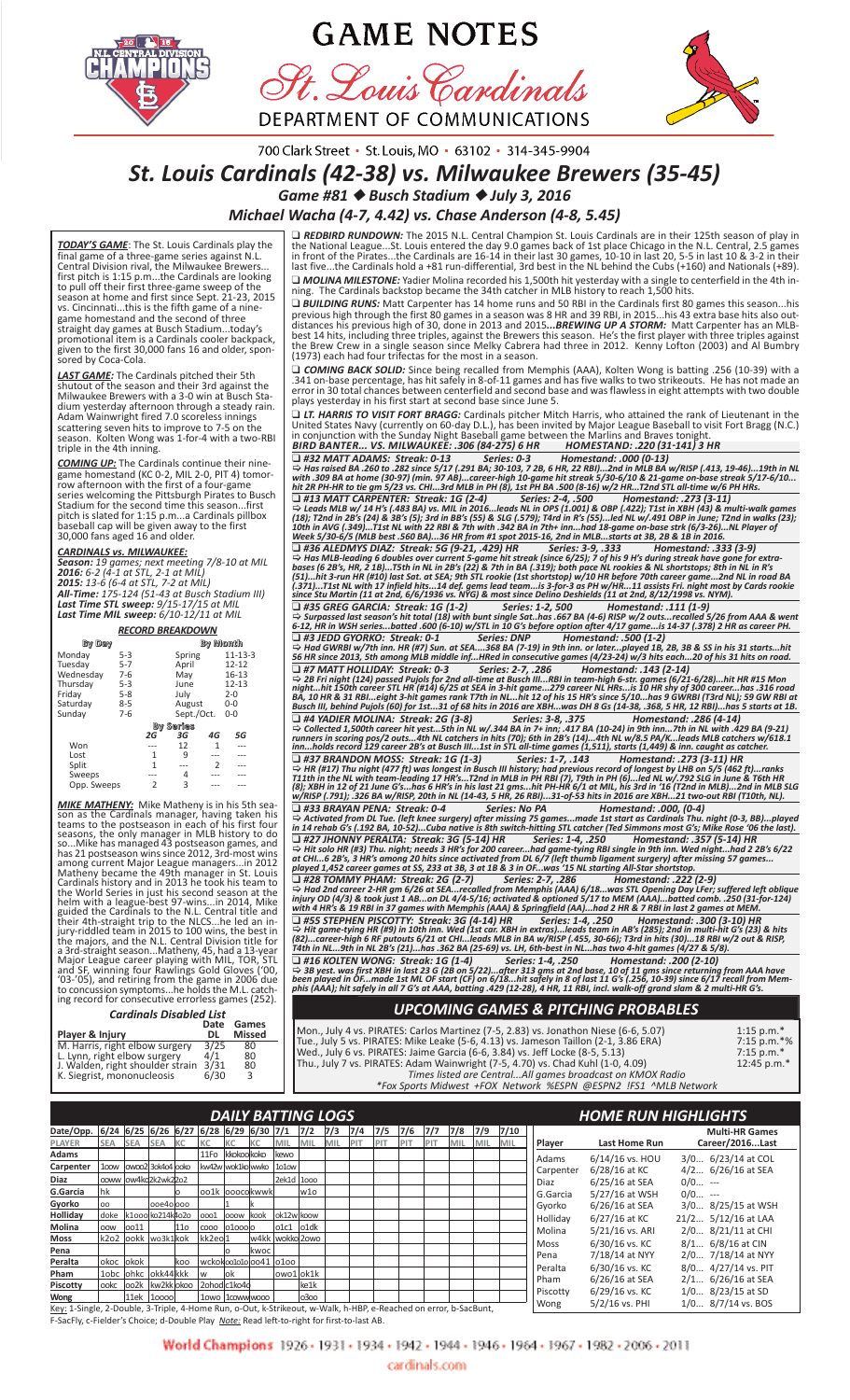## *TODAY'S STARTING PITCHER*

## *#52 MICHAEL WACHA* • *RHP* • *6‐6* • *215* • *24 yrs*

#### *TODAY'S GAME:*

- ◆ Makes 16th start of the season & 74th start of his career (80th app). ◆ Won his second-straight start, 8-4 at KC (6/28), allowing four run (3ER) over 6.0 IP.
- ◆ Has quality outings in his last 4 starts and 10 of 16 overall. The team is 8‐8 in his 16 starts despite his 4‐7 record.
- ◆ Is 1‐4 in his 8 starts at home this year with 4.82 ERA and 3‐3 on the road, 4.02 ERA.

*VS. MILWAUKEE BREWERS:*

- ◆ Is a lifetime 3‐0 in his four starts/five games vs. the Brewers with a 4.22 ERA (10ER/21.1IP); the team is 4‐1.
- $\blacklozenge$  Has won his last two starts against the Brewers, one start in 2015 and in April of this year (see stat lines below). Cards scored a total of
- 17 runs in those two games (7‐3, 9/24/15 & 10‐1, 4/11/16). ◆ Three of his four starts vs. MIL have come at home where he is 2‐0 with a 3.12 ERA (6 ER/17.1 IP).

### *2016 SEASON & CAREER:*

- ◆ Twenty‐seven of his 96 hits allowed have been doubles, T2nd‐most in the N.L. behind PHI's Jeremy Hellickson (29) & SF's Jake Peavy (27).
- ◆ Has lost two starts this season giving up only one run (5/3 vs. PHI & 6/17 vs. TEX), both 1‐0 Cardinals defeats. Tied with Jon Lester for most losses this season when allowing one run.
- ◆ Snapped a career‐high seven‐game losing streak (4/28‐6/17) in his 6/22 start at CHI, the longest loss streak in MLB this season. Made 10 starts during the streak, 5 quality, with a 5.22 ERA (34 ER/58.2 IP).
- 
- ◆ Was the first Cardinals pitcher to record seven straight losses since Tyler Lyons (6/2/13‐5/16/2015) over 10 starts/20 games.
- ◆ Earned his first win since 4/23 at SD (11‐2) in his start at Wrigley, 6/22, a 7‐2 Cards win to complete a 3‐game sweep of the Cubs. Lasted 6.2 innings and allowed only 3 hits and 2 runs ‐ a 2‐run HR by W. Contreras in the 7th inning with one out.
- ◆ Came away with tough‐luck loss in 6/17 start vs. TEX, allowing one run (Rougned Odor HR) over 7.2 innings. STL lost 1‐0.
- ◆ Pitched quality start in STL's 9-3 extra-inning win over PIT on 6/10.<br>Allowed 2 runs on three hits (all singles) with five Ks in 7.0 IP.
- 
- ◆ Allowed three runs over 6.0 IP at WSH (5/29), his longest outing<br>since tossing 6.0 IP vs. PIT on 5/8 at Busch Stadium. Cardinals lost 10-<br>2 as the bullpen surrendered 7 runs over final two innings.
- ◆ Allowed 20 runs over a three‐start period (12.0 IP) (5/13‐5/24)… became the first Cardinals pitcher since Mike Maroth to allow six or more runs in three consecutive starts (7/14‐8/1/2007).
- ◆ Gave up a career-high eight runs in 12-3 loss in start vs. CHI (5/24).

#### *WACHA SEASON & CAREER*

|                                               | . .<br>------ |               |              |              |                          |     |                |                |                |              |  |  |  |  |
|-----------------------------------------------|---------------|---------------|--------------|--------------|--------------------------|-----|----------------|----------------|----------------|--------------|--|--|--|--|
|                                               | W-L           | <b>ERA</b>    | G            | GS           | IP                       | н   | R              | ER             | BB             | <b>SO</b>    |  |  |  |  |
| 2015 STL                                      | $17 - 7$      | 3.38          | 30           | 30           | 181.1                    | 162 | 74             | 68             | 58             | 153          |  |  |  |  |
| 2016 STL                                      | 4-7           | 4.42          | 16           | 16           | 93.2                     | 96  | 54             | 46             | 33             | 79           |  |  |  |  |
| Career                                        | $30 - 21$     | 3.47          | 80           | 74           | 446.2                    | 405 | 189            | 172            | 143            | 391          |  |  |  |  |
| WACHA - LAST THREE APPEARANCES                |               |               |              |              |                          |     |                |                |                |              |  |  |  |  |
| DATE/OPP.                                     |               | <b>RESULT</b> | G            | GS           | IP                       | н   | R              | ER             | BB             | SΟ           |  |  |  |  |
| 6/17 vs. TEX                                  |               | $L. 1-0$      | $\mathbf{1}$ | $\mathbf{1}$ | 7.2                      | 6   | $\mathbf{1}$   | $\mathbf{1}$   | $\overline{2}$ | 7            |  |  |  |  |
| 6/22 at CHI                                   |               | W, 7-2        | 1            | $\mathbf{1}$ | 6.2                      | 3   | $\overline{2}$ | $\overline{2}$ | $\mathfrak{p}$ | 5            |  |  |  |  |
| 6/28 at KC                                    |               | W. 8-4        | $\mathbf{1}$ | 1            | 6.0                      | 9   | 4              | 3              | 1              | 4            |  |  |  |  |
|                                               |               |               |              |              | <b>WACHA vs. BREWERS</b> |     |                |                |                |              |  |  |  |  |
|                                               | W-L           | ERA           | G            | GS           | IP                       | н   | R              | ER             | BB             | <b>SO</b>    |  |  |  |  |
| 2015                                          | $1 - 0$       | 5.40          | 1            | 1            | 5.0                      | 6   | 3              | 3              | 3              | $\mathbf{1}$ |  |  |  |  |
| 2016                                          | $1 - 0$       | 0.00          | 1            | 1            | 6.0                      | 4   | 0              | 0              | 1              | 7            |  |  |  |  |
| Career                                        | $3-0$         | 4.22          | 5            | 4            | 21.1                     | 25  | 10             | 10             | 7              | 21           |  |  |  |  |
| <b>LAST APP. vs. MIL: 4/11/16 vs. MIL (W)</b> |               |               |              |              |                          |     |                |                |                |              |  |  |  |  |

**LAST WIN vs. MIL:** 4/11/16 vs. MIL (10‐1)

| WACHA CAREER HITTING TOTALS |      |     |    |           |            |    |  |  |  |  |  |  |  |
|-----------------------------|------|-----|----|-----------|------------|----|--|--|--|--|--|--|--|
|                             | AVG. | AB  |    | <b>HR</b> | <b>RBI</b> | SΗ |  |  |  |  |  |  |  |
| 2016                        | 036  | 28  |    |           |            |    |  |  |  |  |  |  |  |
| Career                      | 100  | 130 | 13 |           |            |    |  |  |  |  |  |  |  |

### *GETTING STARTED*

|                |               |    |         | STL rec. in | Avg. IP         | K's/          | Run      |
|----------------|---------------|----|---------|-------------|-----------------|---------------|----------|
| <b>Pitcher</b> | <b>Starts</b> | QS | W-L     | his starts  | per start       | 9 IP          | support  |
| J.Garcia       | 16            | 7  | 6-6     | $9 - 7$     | 6.0             | 7.6           | 4.8(77)  |
| Leake          | 16            | 9  | $5-6$   | $7-9$       | 6.0             | 5.8           | 4.8(76)  |
| Martinez       | 15            | 10 | $7 - 5$ | $7-8$       | 6.1             | 6.9           | 5.6(85)  |
| <b>Wacha</b>   | 16            | 10 | $4 - 7$ | $8 - 8$     | 5.2             | 7.6           | 5.5(88)  |
| Wainwright     | 17            | 10 | $7 - 5$ | $11-6$      | 6.0             | 6.7           | 5.3(90)  |
| Totals         | 80            | 46 | 29-29   | 42-38       | 6.0<br>486.1 IP | 6.9<br>373 Ks | 5.2(416) |

| team batting                              |                |  |  |  |  |  |  |  |  |  |  |  |
|-------------------------------------------|----------------|--|--|--|--|--|--|--|--|--|--|--|
| Most Runs - Inning - Cards<br>*6 (12th)   | $6/10$ at PIT  |  |  |  |  |  |  |  |  |  |  |  |
| 9 (6th)<br>Most Runs - Inning - Opponent  | 4/25 at ARI    |  |  |  |  |  |  |  |  |  |  |  |
| Most Runs - 1st Inning - Cards<br>4       | 4/15 vs. CIN   |  |  |  |  |  |  |  |  |  |  |  |
| Most Runs - 1st Inning - Opponent<br>6    | 5/24 vs. CHI   |  |  |  |  |  |  |  |  |  |  |  |
| Most Runs - Game - Cards<br>14            | 4/15 vs. CIN   |  |  |  |  |  |  |  |  |  |  |  |
| $*12$<br>Most Runs - Game - Opponent      | 5/24 vs. CHI   |  |  |  |  |  |  |  |  |  |  |  |
| Most Runs - Game - Both Clubs<br>22       | 5/12 at LAA    |  |  |  |  |  |  |  |  |  |  |  |
| Most Hits - Game - Cards<br>19            | $4/11$ vs. MIL |  |  |  |  |  |  |  |  |  |  |  |
| Most Hits - Game - Opponent<br>18         | 4/25 at ARI    |  |  |  |  |  |  |  |  |  |  |  |
| Most Hits - Game - Both Clubs<br>33       | 5/12 at LAA    |  |  |  |  |  |  |  |  |  |  |  |
| *3<br>Fewest Hits - Game - Cards          | 6/30 vs. KC    |  |  |  |  |  |  |  |  |  |  |  |
| Most Extra Base Hits - Game - Cards<br>13 | 6/26 at SEA    |  |  |  |  |  |  |  |  |  |  |  |
| $*_{1}$<br>Most Bunt Hits - Game - Cards  | $6/14$ vs. HOU |  |  |  |  |  |  |  |  |  |  |  |
| Most Singles - Game - Cards<br>14         | $5/12$ at LAA  |  |  |  |  |  |  |  |  |  |  |  |
| Most Doubles - Game - Cards<br>8          | 4/11 vs. MIL   |  |  |  |  |  |  |  |  |  |  |  |
| 3<br>Most Triples - Game - Cards          | 4/25 at ARI    |  |  |  |  |  |  |  |  |  |  |  |
| Most Home Runs - Game - Cards<br>*6       | $6/26$ at SEA  |  |  |  |  |  |  |  |  |  |  |  |
| *3<br>Most Home Runs - Game - Opponent    | 6/7 at CIN     |  |  |  |  |  |  |  |  |  |  |  |
| Longest Home Run Streak (Games)<br>8      | $5/25 - 6/1$   |  |  |  |  |  |  |  |  |  |  |  |
| Most Stolen Bases - Game - Cards<br>*2    | 4/24 at SD     |  |  |  |  |  |  |  |  |  |  |  |
| Most Stolen Bases - Game - Opponent 4     | 6/7 at CIN     |  |  |  |  |  |  |  |  |  |  |  |
| team pitching                             |                |  |  |  |  |  |  |  |  |  |  |  |

| ieawi pitching                                     |                  |
|----------------------------------------------------|------------------|
| Most Strikeouts - Game - Cards                     | *13 4/19 vs. CHI |
| Most Strikeouts - Game - Opponent *14 4/18 vs. CHI |                  |
| Fewest Strikeouts - Game - Cards                   | *2 4/29 vs. WSH  |
| Fewest Strikeouts - Game - Opponent                | 2 6/19 vs. TEX   |
| Most Walks - Game - Cards                          | 9 4/10 at ATL    |
| Most Walks - Game - Opponent                       | *9 4/10 at ATL   |
| Fewest Walks - Game - Cards                        | *0 6/14 vs. HOU  |
| Fewest Walks - Game - Opponents                    | *0 6/27 at KC    |
| <b>Fewest Hits Allowed</b>                         | 1 4/14 vs. MIL   |
|                                                    |                  |

#### *BULLPEN BRIEFS: 13‐8* • *3.62 ERA* • *226.1 IP* • *185 H* • *99 R, 91 ER* • *87 BB* • *226 SO* • *28 HR 16/24 SV/Opp ... 29 HOLDS ... 213/149 (70%) 1st BF/Retired ... 73/23 (32%) IR/S*

**PITCHER SV/Opp HOLD FBF/R IR/S Bullpen Bits**<br>#67 MATT BOWMAN - RHP 0/1 1 23/16 3/2 Bowman Puls 5. **#67 MATT BOWMAN** ‐ RHP 0/1 1 23/16 3/2 Last Appearance: 6/29 vs. KC; ND, 1.0 IP, 0 H, 0 R, 0 ER, 0 BB, 1 SO<br>**#30 JONATHAN BROXTON** - RHP 0/0 8 35/26 10/1 #30 JONATHAN BROXTON - RHP 0/0 Last Appearance: 7/2 vs. MIL; H-8, 1.0 IP, 0 H, 0 R, 0 ER, 1 BB, 0 SO<br>**#70 TYLER LYONS** - LHP 0/0 1 22/16 12/1 **#70 TYLER LYONS - LHP** Last Appearance: 6/30 vs. KC; ND, 1.0 IP, 2 H, 1 R, 1 ER, 0 BB, 2 SO **#43 SETH MANESS** ‐ RHP 0/0 0 16/9 7/4 Last Appearance: 6/29 vs. KC; L-2, 1.0 IP, 2 H, 1 R, 1 ER, 1 BB, 1 SO<br>**#26 SEUNG HWAN OH** - RHP 1/2 14 40/29 7/2 **#26 SEUNG HWAN OH - RHP** 1/2 Last Appearance: 7/2 vs. MIL; Sv-1, 1.0 IP, 0 H, 0 R, 0 ER, 0 BB, 2 SO<br>#44 TREVOR ROSENTHAL - RHP 14/17 0 32/19 5/0 **#44 TREVOR ROSENTHAL - RHP 14/17 0** Last Appearance: 6/30 vs. KC; ND, 1.0 IP, 0 H, 0 R, 0 ER, 0 BB, 0 SO **#64 SAM TUIVAILALA** ‐ RHP 0/0 0 0/0 0/0 Last Appearance: 6/30 at OMA; SV, 1.0 IP, 1 H, 0 R, 0 ER, 0 BB, 1 SO

**Bowman** Rule 5 pick...1st ML win 6/8 at CIN<br>...2nd NL relievers w/65.6 ground ball pct ...<br>career high 3.2 IP (5/22)...7 gm 2.0+ IP; 4 w/<br>0 runs... **Broxton** had 12.0 IP ShO stk 5/31-<br>6/28...scoreless in 29 of 35...matche & relief IP 4.2 (6/25)...6 GDP, T3rd NL rel...4<br>app. 3.0+ IP... 35.2 IP 6th in NL LH relief...<br>**Maness** missed 32 gms (5/13-6/18) w/R<br>elbow inflammation...ranks T1st MLB reliev-<br>ers w/41 DPs 2013-16... **Oh** 1st MLB Sv yest **Rosenthal** T3rd NL rel. w/13.0 K/9 IP; 39 K/ 27.0 IP...has 14 saves/9 saves on road... **Tuiv‐ ailala** recalled Fri...2‐1, 13 Sv, 5.06 ERA in 29 gm at AAA, 48 K in 32.0 IP...16 gms w/STL in '14 & '15 and has 21 K in 15.2 IP in Majors.

## **BATTING ORDER THE LINEUP CARD**

- 1 Carpenter 70, Hazelbaker 3, Wong 2, Diaz 1, G.Garcia 1, Grichuk 1, Gyorko 1, Pham 1
- 2 Diaz 33, Piscotty 30, Hazelbaker 8, Moss 3, Wong 2, Pham 1, Carpenter 1, G.Garcia 1, Peralta 1 3 Holliday 71, Moss 3, Adams 3, Piscotty 2, Carpenter 1
- 4 Piscotty 36, Moss 16, Adams 15, Grichuk 12, Peralta 1
- 5 Molina 26, Adams 17, Grichuk 13, Peralta 12, Moss 8, Piscotty 3, Diaz 1
- 6 Molina 32, Moss 14, Grichuk 8, Hazelbaker 7, Gyorko 6, Peralta 6, Adams 6, Wong 1
- 7 Wong 19, Gyorko 17, Molina 14, Grichuk 9, Diaz 5, Moss 5, Tejada 3, G.Garcia 2, Hazelbaker 2, Pham 2, Adams 1, Pena 1 8 Diaz 22, Wong 20, G.Garcia 8, Fryer 7, Gyorko 7, Grichuk 6, Tejada 5, Pham 2, Hazelbaker 2,
- Diaz 1<br>:۹ Wach 9 Wacha 15, Wainwright 15, Martinez 14, Leake 14, J.Garcia 14, Diaz 3, Pham 2, Wong 1, Fryer 1, G.Garcia 1

Lineups Used: 72

#### **STARTS
BY** POSITION

- C Molina 71, Fryer 8, Pena 1 1B Adams 42, Moss 26, Holliday 5, Carpenter 3, Gyorko 3, Molina 1
- 2B Wong 37, Gyorko 21, Carpenter 20, G. Garcia 2
- 
- SS Diaz 67, G.Garcia 6, Tejada 4, Gyorko 3
- 3B Carpenter 49, Peralta 21, Tejada 4, G.Garcia 3, Gyorko 3
- LF Holliday 58, Moss 11, Hazelbaker 8, Wong 2, Pham 1
- CF Grichuk 49, Hazelbaker 12, Wong 7, Pham 7, Piscotty 5
- RF Piscotty 67, Moss 11, Hazelbaker 2 P Wainwright 17, Wacha 16, Leake 16, J. Garcia 16, Martinez 15

.<br>DH Holliday 8

| <b>2016 RECORD WHEN</b>                   |                      |                           |           |  |  |  |  |  |  |  |  |  |  |
|-------------------------------------------|----------------------|---------------------------|-----------|--|--|--|--|--|--|--|--|--|--|
| Scoring first                             | $30 - 14$            | Final at-bat decisions    | $5 - 14$  |  |  |  |  |  |  |  |  |  |  |
| Opponent scores first                     | $12 - 24$            | Come-from-behind wins     | 18        |  |  |  |  |  |  |  |  |  |  |
| Scoring more than 3 runs                  | 38-12                | Walk-off wins/losses      | $3-3$     |  |  |  |  |  |  |  |  |  |  |
| Scoring 3 runs                            | $3 - 4$              | In errorless games        | $21 - 16$ |  |  |  |  |  |  |  |  |  |  |
| Scoring fewer than 3 runs                 | $1 - 22$             | Extra innings             | $1 - 2$   |  |  |  |  |  |  |  |  |  |  |
| Scoring in 3 or fewer innings             | 28-35                | <b>Shutouts</b>           | $4 - 4$   |  |  |  |  |  |  |  |  |  |  |
| Scoring in 4 or more innings              | $16-3$               | Leading after 7 innings   | $33-3$    |  |  |  |  |  |  |  |  |  |  |
| First game of Series                      | $10 - 17$            | Tied after 7 innings      | $6 - 2$   |  |  |  |  |  |  |  |  |  |  |
| Last game of Series                       | 15-11                | Trailing after 7 innings  | 3-33      |  |  |  |  |  |  |  |  |  |  |
| First game of road trip                   | $2 - 4$              | Leading after 8 innings   | $40 - 2$  |  |  |  |  |  |  |  |  |  |  |
| Last game of road trip                    | $4 - 2$              | Tied after 8 innings      | $1 - 2$   |  |  |  |  |  |  |  |  |  |  |
| First game of homestand                   | $1 - 5$              | Trailing after 8 innings  | 1-33      |  |  |  |  |  |  |  |  |  |  |
| Last game of homestand                    | $2 - 3$              | Runs via HR               | 171       |  |  |  |  |  |  |  |  |  |  |
| Following off-days                        | $2 - 10$             | Opponent runs via HR      | 106       |  |  |  |  |  |  |  |  |  |  |
| Out-hit opponents<br>Out-hit by opponents | $32 - 5$<br>$8 - 32$ | <b>Review Challenges:</b> |           |  |  |  |  |  |  |  |  |  |  |

*TOMORROW'S STARTING PITCHER*

*#18 CARLOS MARTINEZ*• *RHP* • *6‐0* • *191* • *24 yrs*

◆ Makes 16th start of the season and 53rd career start (125th app.). Since dropping a career-high five in a row, is 3‐0 with a 1.06 ERA (42.1 IP/5 ER) and 31 strikeouts in his last six starts (since 5/30). Three of those starts he allowed zero runs, and in two just one run.

◆ Recorded his sixth‐straight quality start in his 3rd‐straight no decision, a 3‐2 Cards loss in 12 innings vs. KC last Wed. (6/29). Shutout the Royals through 6.0 IP.

◆ Went 2-0, 1.31 ERA, .208 OPP BA in five June starts (34.1 IP/ 5 ER). His 1.31 ERA led all National League

pitchers in June and was 2nd in the Majors behind only DET's Fulmer (0.61, 5 starts).

◆ Is making his 8th start (17th app.) against the Pirates. Is 3‐4 with 4.02 ERA in his previous 7 starts/16 gms.

# *2016 CARDINALS HIGHS & LOWS*

|                |                                               | individual batting        |                | team miscellaneous                              |                            |                              |                |  |  |  |
|----------------|-----------------------------------------------|---------------------------|----------------|-------------------------------------------------|----------------------------|------------------------------|----------------|--|--|--|
| $6/10$ at PIT  | Longest Hit Streak-Games 12, Carpenter 6/3-19 |                           |                | Longest Winning Streak                          |                            | 5 games 6/8-12               |                |  |  |  |
| 4/25 at ARI    | Longest On-Base Streak-Games 21, Adams        |                           | $5/17 - 6/10$  | Longest Losing Streak                           |                            | 5 games 6/14-19              |                |  |  |  |
| $4/15$ vs. CIN | Longest HR Streak-Games *2. Holliday          |                           | $6/26-27$      | Longest Game - Innings                          | $*12$                      | 6/29 vs. KC                  |                |  |  |  |
| 5/24 vs. CHI   | Longest Run Streak-Games 6, Grichuk           |                           | $4/10-16$      | Longest Game - Time (overall)                   | 4:28                       | 6/29 vs. KC                  |                |  |  |  |
| 4/15 vs. CIN   | Longest RBI Streak-Games 6, Holliday          |                           | $6/21-28$      | Longest Game - Time (9-inn game) 3:56           |                            | $5/12$ at LAA                |                |  |  |  |
| 5/24 vs. CHI   | Most Runs - Game                              | 4. Carpenter              | 5/31 at MIL    | Shortest Game - Time (9-inn game) 2:18          |                            |                              | $6/14$ vs. HOU |  |  |  |
| $5/12$ at LAA  | Most Hits - Game                              | 5, Diaz                   | $4/23$ at SD   | Largest Crowd -Home                             | 47.608                     | $4/11$ vs. MIL               |                |  |  |  |
| $4/11$ vs. MIL | Most Bunt Hits - Game                         | *1, G.Garcia              | $7/2$ vs. MIL  | Largest Crowd -Road                             | 51.350                     | $5/15$ at LAD                |                |  |  |  |
| 4/25 at ARI    | Most Doubles - Game                           | 3, Diaz                   | 6/26 at SEA    | Largest Margin of Victory 11 runs (14-3)        |                            | $4/15$ vs. CIN               |                |  |  |  |
| 5/12 at LAA    | Most Triples - Game                           | *2. Carpenter             | 5/31 at MIL    | Largest Margin of Defeat 8 runs (10-2)          |                            | 5/29 at WSH                  |                |  |  |  |
| 6/30 vs. KC    | Most Home Runs - Game                         | *2, 2 players             | $6/26$ at SEA  | Largest Comeback Win                            |                            | $*4$ runs 6/4 vs. SF         |                |  |  |  |
| $6/26$ at SEA  | <b>Grand Slams - Last</b>                     | 1, Piscotty               | 5/27 at WSH    | Comeback Wins (4 or more runs)                  | $*3$                       | $6/4$ vs. SF                 |                |  |  |  |
| 6/14 vs. HOU   | Most RBI - Game                               | 6, Carpenter              | 5/19 vs. COL   | Most Left on Base                               | 14                         | 4/9 at ATL                   |                |  |  |  |
| $5/12$ at LAA  | Most SB - Game                                | *1, Piscotty              | 6/28 at KC     | <b>Most Errors</b>                              | 4                          | 5/13 at LAD                  |                |  |  |  |
| 4/11 vs. MIL   | Most Walks - Game                             | *3. Carpenter 6/8 at CIN  |                | Longest Errorless Streak (Games)                | $*_{4}$                    | $6/20-24$                    |                |  |  |  |
| 4/25 at ARI    | Most Int. Walks - Game                        | *1, Carpenter 6/24 at SEA |                | Most Doubleplays Turned-Cardinals 4 7/2 vs. MIL |                            |                              |                |  |  |  |
| $6/26$ at SEA  | Most HBP - Game                               | *2. Hollidav              | 6/18 vs. TEX   | Most Doubleplays Turned-Opponent 3 5/26 at WSH  |                            |                              |                |  |  |  |
| 6/7 at CIN     |                                               |                           |                | * Happened more than once - last time listed.   |                            |                              |                |  |  |  |
| $5/25 - 6/1$   |                                               | individual pitching       |                | # Busch Stadium III record.                     |                            |                              |                |  |  |  |
| $4/24$ at SD   | Most K's Game-Starter                         | 13, J. Garcia             | $4/14$ vs. MIL |                                                 | <b>Upcoming Milestones</b> |                              |                |  |  |  |
| 6/7 at CIN     | Most K's Game-Reliever                        | 7, Lyons                  | $5/6$ vs. PIT  | <b>Player</b>                                   | <b>Milestone</b>           | <b>Needs</b>                 | For            |  |  |  |
|                | Longest Winning Streak                        | 5, Wainwright 4/27-5/28   |                | Jaime Garcia                                    | Strikeouts                 | 4                            | 376!           |  |  |  |
|                | Longest Losing Streak                         | 7. Wacha                  | $4/28 - 6/17$  | Matt Holliday                                   | <b>RBI</b>                 | 34                           | 356#           |  |  |  |
| 4/19 vs. CHI   | Most IP Game-Starter                          | 9.0, J. Garcia            | 4/14 vs. MIL   |                                                 | <b>HR</b>                  | 8                            | 300            |  |  |  |
| 4/18 vs. CHI   | <b>Most IP Game-Reliever</b>                  | 4.2, Lyons                | $6/25$ at SEA  | Jhonny Peralta                                  | <b>HR</b>                  | 3                            | 200            |  |  |  |
| 4/29 vs. WSH   | Consecutive Scoreless IP 16.0, Martinez       |                           | $4/20 - 5/1$   | Adam Wainwright<br>Cardinals                    | Wins<br>Pinch-Hit HR       | $\mathbf{1}$<br>$\mathbf{1}$ | 128*<br>$11^$  |  |  |  |
| $6/19$ vs. TEX | Fewest Hits Allowed - CG                      | 1, J.Garcia               | $4/14$ vs. MIL |                                                 |                            |                              |                |  |  |  |
| $4/10$ at ATL  |                                               |                           |                | ! T2nd at Busch                                 | A STL Team Record          |                              |                |  |  |  |
| 4/10 at ATL    |                                               |                           |                | #T1st at Busch                                  | *7th Cardinals all-time    |                              |                |  |  |  |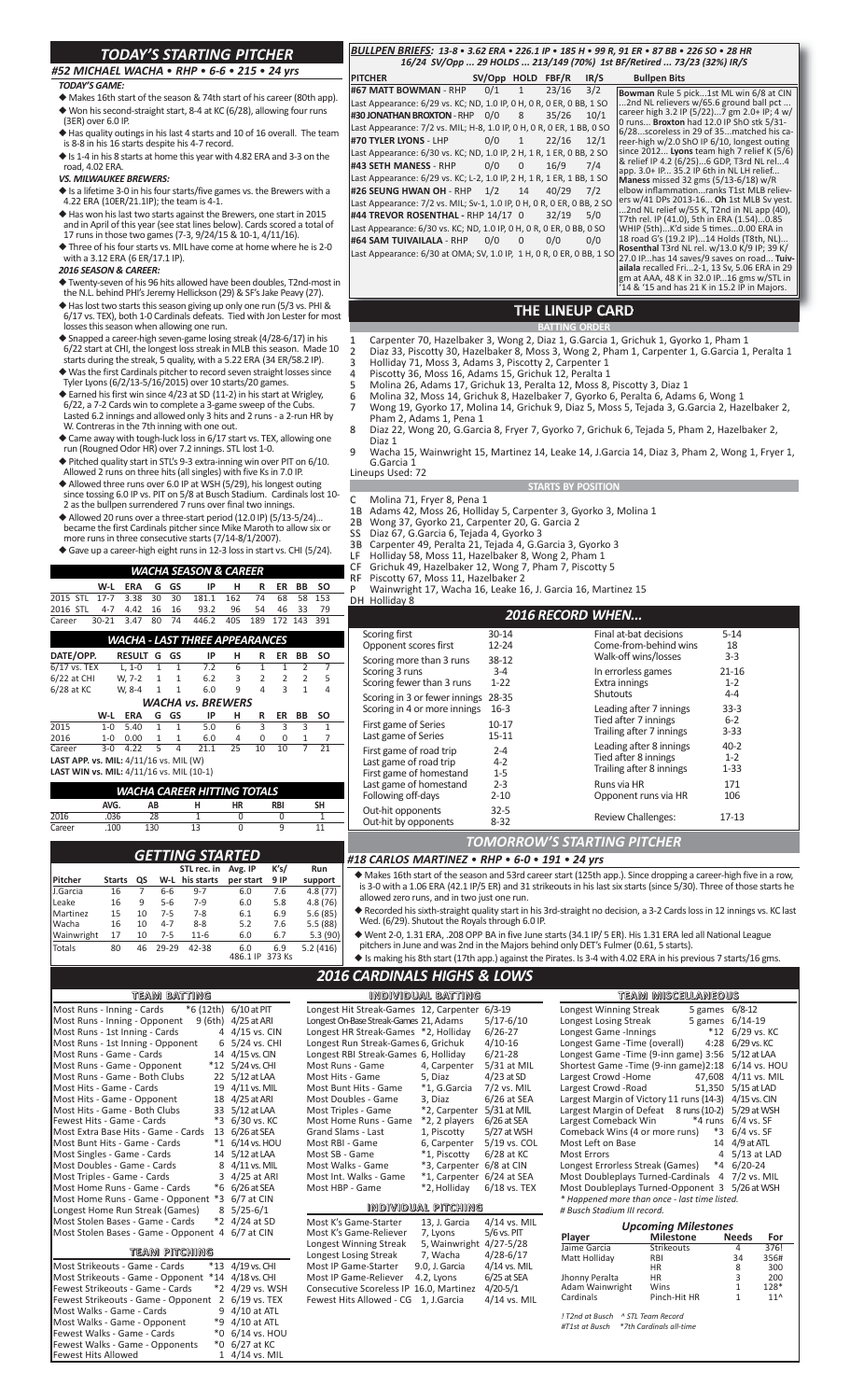|                     |            |                |                 |                 |                 |                | 2016 Batting vs Milwaukee Brewers |                |                |                |            |                 |            |            |            |
|---------------------|------------|----------------|-----------------|-----------------|-----------------|----------------|-----------------------------------|----------------|----------------|----------------|------------|-----------------|------------|------------|------------|
| Player              | Team       | $rac{G}{7}$    | AB              | $\mathbf{R}$    | 且               | 2B             | 3B                                | H <sub>R</sub> | <b>RBI</b>     | B <sub>B</sub> | <b>IBB</b> | SO <sub>2</sub> | <b>AVG</b> | <b>OBP</b> | <b>SLG</b> |
| 2 Matt Carpenter    | <b>StL</b> |                | 29              | 10 <sup>1</sup> | 14              | 5 <sub>1</sub> | $\overline{3}$                    | $\mathbf 0$    | $\overline{ }$ | $\overline{2}$ | $\Omega$   | 5               | .483       | .531       | .862       |
| 3 Jeremy Hazelbaker | StL        | 6 <sup>1</sup> | 17              | $\overline{3}$  | 8               | 2              |                                   |                | 3              | 0              | O          | 6               | .471       | .444       | .882       |
| 4 Greg Garcia       | <b>StL</b> | 5 <sup>1</sup> | 5               |                 | $\overline{2}$  | 0              |                                   | 0              |                |                | 0          | 1 <sub>1</sub>  | .400       | .571       | .400       |
| 5 Aledmys Diaz      | <b>StL</b> | 8              | 34              | 5               | 12              | 4              |                                   | 0              | 3              |                |            | 5               | .353       | .371       | .471       |
| 6 Matt Holliday     | <b>StL</b> | 8              | 30 <sup>1</sup> | $\overline{4}$  | 10              | 3              | 0                                 |                | 9              |                | O          | $\overline{4}$  | .333       | .394       | .533       |
| 7 Yadier Molina     | <b>StL</b> | 8              | 31              | 5 <sup>1</sup>  | 10 <sup>1</sup> | $\overline{2}$ |                                   | 0              | 4              |                | O          | 5               | .323       | .344       | .387       |
| 8 Randal Grichuk    | <b>StL</b> | 5              | 19              | 5               | 6               | $\overline{2}$ |                                   |                | 5              |                | 0          | 5               | .316       | .409       | .579       |
| 9t Jedd Gyorko      | <b>StL</b> | $\overline{2}$ |                 |                 | $\overline{2}$  | 0              |                                   |                | 3              |                | O          | $\overline{2}$  | .286       | .286       | .714       |
| 9t Tommy Pham       | <b>StL</b> | 2              |                 |                 | 2               | 0              |                                   | 0              | 0              |                |            | $\overline{2}$  | .286       | .375       | .286       |
| 11t Matt Adams      | <b>StL</b> | 7 <sup>1</sup> | 16              |                 |                 | 2              | 0                                 | 0              | $\overline{2}$ |                | 0          | 1 <sub>1</sub>  | .250       | .294       | .375       |
| 11t Jhonny Peralta  | <b>StL</b> | 1              | 4               |                 |                 | 0              | 0                                 | 0              | O              | Ω              | O          | 0               | .250       | .250       | .250       |
| 13 Stephen Piscotty | <b>StL</b> | 5              | 18              | 3               | $\overline{4}$  | 2              | 0                                 | 0              |                | 3              | 0          | 7               | .222       | .333       | .333       |
| 14 Brandon Moss     | <b>StL</b> | 8              | 18              | $\overline{3}$  | 3               |                |                                   | $\overline{2}$ | $\overline{2}$ | 3              | 0          | 10 <sup>1</sup> | .167       | .286       | .556       |
| 15 Kolten Wong      | <b>StL</b> | $\epsilon$     | 18              | $\overline{2}$  | $\overline{2}$  | 0              |                                   | 0              | 4              |                | O          | 4               | .111       | .143       | .222       |
| 16 Brayan Pena      | <b>StL</b> | $\mathbf{1}$   | 0               | 0l              | $\Omega$        | 0              |                                   | 0              | $\Omega$       | Ω              | 0          | 0               |            |            |            |

| 2016 Pitching vs Milwaukee Brewers |                     |            |                          |                |            |                |            |          |                |                |                  |                  |                 |                |           |           |              |          |                 |            |            |
|------------------------------------|---------------------|------------|--------------------------|----------------|------------|----------------|------------|----------|----------------|----------------|------------------|------------------|-----------------|----------------|-----------|-----------|--------------|----------|-----------------|------------|------------|
|                                    | Player              | Team       | $\underline{\mathsf{w}}$ | ⊥              | <b>Pct</b> | <b>SV</b>      | <b>SVO</b> | SHO      | $\mathbf G$    | GS             | $\underline{CG}$ | <b>INN</b>       | 비               | $\mathbf{R}$   | <b>ER</b> | <b>HR</b> | <b>BB</b>    | IBB      | SO              | <b>ERA</b> | <b>AVG</b> |
|                                    | 1t Jonathan Broxton | <b>StL</b> | $\Omega$                 | $\Omega$       |            | $\overline{0}$ | $\Omega$   | $\Omega$ | $\overline{3}$ | $\Omega$       | $\Omega$         | 3.0              | $\Omega$        | $\Omega$       | $\Omega$  | $\Omega$  |              | 0        |                 | 0.00       | .000       |
|                                    | 1t Tyler Lyons      | <b>StL</b> |                          | 0 0            |            | $\overline{O}$ | 0          | 0        |                | O              | 0                | 1.01             | $\Omega$        | $\Omega$       | $\Omega$  | O         |              |          | 2               | 0.00       | .000       |
|                                    | 1t Seth Maness      | <b>StL</b> | $\Omega$                 | $\Omega$       |            | $\overline{O}$ | $\Omega$   | 0        |                | O              | 0                | 0.1              | $\Omega$        | $\Omega$       | $\Omega$  | O         |              | O        | $\Omega$        | 0.00       | .000       |
|                                    | 1t Carlos Martinez  | <b>StL</b> |                          | $\overline{0}$ | 1.000      | $\Omega$       |            | 0        |                | 1              | 0                | 8.0              | 51              | $\Omega$       | $\Omega$  | O         |              | $\Omega$ | 8               | 0.00       | .185       |
|                                    | 1t Seung Hwan Oh    | <b>StL</b> | $\Omega$                 | $\Omega$       |            |                |            | $\Omega$ | $\overline{3}$ | $\Omega$       | $\Omega$         | 3.0 <sub>1</sub> |                 | $\Omega$       | $\Omega$  | $\Omega$  |              | 0        | 4               | 0.00       | .100       |
|                                    | 1t Michael Wacha    | <b>StL</b> |                          | 0              | 1.000      | $\Omega$       | 0          | 0        |                |                | 0                | 6.0              |                 | $\Omega$       | $\Omega$  | 0         |              | 0        |                 | 0.00       | .190       |
|                                    | 1t Adam Wainwright  | <b>StL</b> |                          | $\Omega$       | 1.000      | $\Omega$       | O          | 0        |                | 1              | 0                | 7.OI             |                 | $\Omega$       | $\Omega$  | O         | 2            | $\Omega$ | 5               | 0.00       | .280       |
|                                    | 8 Jaime Garcia      | <b>StL</b> |                          |                | .667       | $\overline{O}$ | 0          |          | $\overline{3}$ | 3              |                  | 22.0             | 10 <sup>1</sup> | 3              |           |           | 8            | $\Omega$ | 22              | 1.23       | .132       |
|                                    | 9 Matt Bowman       | <b>StL</b> |                          | $ 0 $ $ 0 $    |            | $\Omega$       | 0          | $\Omega$ | 3              | O              | $\Omega$         | 5.0              | $\mathcal{R}$   |                |           | $\Omega$  |              | O        | 2               | 3.60       | .167       |
|                                    | 10t Mike Leake      | <b>StL</b> |                          | $\Omega$       | 1.000      | O              | 0          |          |                | $\overline{2}$ | 0                | 12.0             | 13 <sup>1</sup> | 6              | 6         |           | າ            | O        | 10 <sup>1</sup> | 4.50       | .271       |
|                                    | 10t Kevin Siegrist  | <b>StL</b> |                          | $ 0 $ $ 0 $    |            | $\overline{O}$ | 0          | $\Omega$ | $\sim$         | O              | $\Omega$         | 2.0              |                 |                |           | $\Omega$  | $\Omega$     | O        | $\overline{2}$  | 4.50       | .167       |
|                                    | 12 Trevor Rosenthal | <b>StL</b> | $\Omega$                 |                | .000       | $\Omega$       | $\Omega$   | O        | $\sim$         | 0              | 0                | $1.2^{\dagger}$  |                 | $\overline{2}$ |           |           | $\mathbf{3}$ | 0        | 4               | 10.80      | .167       |

| <b>Career Batting vs Milwaukee Brewers</b> |               |                 |                        |                 |                 |                 |                |    |                 |                 |                |     |            |            |            |
|--------------------------------------------|---------------|-----------------|------------------------|-----------------|-----------------|-----------------|----------------|----|-----------------|-----------------|----------------|-----|------------|------------|------------|
| Player                                     | Season        | $\overline{G}$  | $\mathbf{A}\mathbf{B}$ | $\mathbf R$     | 且               | 2B              | 3B             | HR | <b>RBI</b>      | <b>BB</b>       | <b>IBB</b>     | $S$ | <b>AVG</b> | <b>OBP</b> | <b>SLG</b> |
| 3 Tommy Pham                               | 2014-2016(3)  | 8               | 24                     | 8               | 10 <sup>1</sup> | 1               | $\overline{2}$ | 2  | 6               |                 | Ωl             | 9   | .417       | .462       | .875       |
| 4t Aledmys Diaz                            | 2016-2016(1)  | 8               | 34                     | 5               | 12 <sub>1</sub> | $\vert 4 \vert$ | $\Omega$       | O  | 3               |                 |                | 5   | .353       | .371       | .471       |
| 4t Brayan Pena                             | 2012-2016(4)  | 30 <sup>1</sup> | 68                     | 8               | 24              | 3               | $\Omega$       |    | 11              |                 |                | 4   | .353       | .403       | .485       |
| 6 Jhonny Peralta                           | 2006-2016(5)  | 44              | 174                    | 22              | 60              |                 | 0              |    | 26              | 9               |                | 32  | .345       | .376       | 540        |
| 7 Matt Holliday                            | 2004-2016(13) | 1331            | 481                    | 89              | 152             | 29              |                | 27 | 91              | 53              | 9              | 89  | .316       | .391       | 549        |
| 8 Matt Carpenter                           | 2011-2016(6)  | 78              | 293                    | 59              | 88              | 31              | $\overline{4}$ | 6  | 39              | 35              | Οl             | 59  | .300       | .378       | .495       |
| 9 Matt Adams                               | 2013-2016(4)  | 47              | 151                    | 21              | 44              | 61              | $\Omega$       | 8  | 27              | 10 <sup>1</sup> | Οl             | 34  | .291       | .337       | .490       |
| 10 Stephen Piscotty                        | 2015-2016(2)  | 14 <sub>1</sub> | 54                     | 10              | 15              | 4               | $\Omega$       |    | 10              | 5               | 0              | 13  | .278       | .339       | .463       |
| 11 Yadier Molina                           | 2004-2016(13) | 162             | 554                    | 64              | 150             | 31              | 0              | 14 | 69              | 47              |                | 68  | .271       | .333       | .403       |
| 12 Randal Grichuk                          | 2014-2016(3)  | 25              | 60                     | 10 <sup>1</sup> | 16              | 5               | $\Omega$       | 2  | 9               |                 | $\Omega$       | 20  | 267        | .313       | .450       |
| 13 Brandon Moss                            | 2008-2016(5)  | 37              | 106                    | 12              | 25              | 6               |                |    | 12              | 11              | $\Omega$       | 27  | .236       | .314       | .509       |
| 14 Jedd Gyorko                             | 2013-2016(4)  | 20 <sup>1</sup> | 74                     | 6               | 17              |                 | 0              |    | 6               |                 | Οl             | 14  | .230       | .269       | .324       |
| 15 Kolten Wong                             | 2013-2016(4)  | 45              | 153                    | 21              | 35              | 6               |                | 3  | 15 <sub>l</sub> | 12              | $\overline{2}$ | 28  | .229       | .286       | .353       |
| 16 Greg Garcia                             | 2014-2016(3)  | 14 <sub>1</sub> | 19                     | 2               | 4               |                 | O              | 0  |                 | $\overline{3}$  |                | 5   | .211       | .348       | .263       |

| <b>Career Pitching vs Milwaukee Brewers</b> |                     |                    |                |         |                   |                  |            |          |                 |                 |               |                  |                  |                 |                 |                 |                 |                 |            |            |      |
|---------------------------------------------|---------------------|--------------------|----------------|---------|-------------------|------------------|------------|----------|-----------------|-----------------|---------------|------------------|------------------|-----------------|-----------------|-----------------|-----------------|-----------------|------------|------------|------|
|                                             | Player              | $W$ L              |                | Pct     | SV <sub>1</sub>   | SVO              | <b>SHO</b> |          | $G/GS$ $CG$     |                 | <b>INN</b>    | 비                | R                | ER <sup> </sup> | H <sub>R</sub>  | B <sub>B</sub>  | <b>IBB</b>      | SO <sub>2</sub> | <b>ERA</b> | <b>AVG</b> |      |
|                                             | 1t Seung Hwan Oh    | 2016-2016(1)       |                | 0 0     |                   |                  |            | $\Omega$ | 3               | 0               | $\Omega$      | 3.0              |                  | $\Omega$        | $\Omega$        | $\Omega$        |                 | $\Omega$        |            | 4 0.00     | .100 |
|                                             | 3 Carlos Martinez   | $ 2013 - 2016(4) $ |                | 2 1     | .667              |                  |            | $\Omega$ | 16 <sup>1</sup> | 51              | $\Omega$      | 41.2             | 29               | 51              | 5               |                 | 11              | $\overline{2}$  |            | 41 1.08    | .206 |
|                                             | 4 Tyler Lyons       | 2013-2016(4)       |                | 0 0     |                   |                  | $\Omega$   | Ωl       | 5               | $\Omega$        | $\Omega$      | 9.2              | 6                |                 |                 |                 | $\overline{2}$  | $\Omega$        |            | 13 1.86    | .182 |
|                                             | 5 Adam Wainwright   | 2005-2016(11)      | 13 8           |         | .619              |                  |            |          | 3 33            | 26              | 6             | 193.1            | 151 62           |                 | 48              | 10 <sup>1</sup> | 35 <sub>1</sub> |                 |            | 2 171 2.23 | .215 |
|                                             | 6 Lance Lynn        | 2011-2015(5)       | 81             | 3       | .727              | 0                | $\Omega$   |          | 0 18            | 14              | $\Omega$      | 91.1             |                  |                 | 83 29 24        | 51              | 30 <sup>1</sup> | $\Omega$        |            | 96 2.36    | .246 |
|                                             | 7 Jaime Garcia      | 2008-2016(7)       | 11 5           |         | .688              | $\Omega$         | $\Omega$   |          | 2 20            | 19 <sup>1</sup> | $\mathcal{D}$ | 127.2            | 106 45 37        |                 |                 | 9               | 35 <sup>1</sup> |                 |            | 105 2.61   | .223 |
|                                             | 8 Jonathan Broxton  | 2006-2016(10)      |                | 4 3     | .571              | $\left 3\right $ |            |          | 0 34            | $\Omega$        | $\Omega$      | 32.2             |                  | 29 12           | 10 <sup>1</sup> | 3 <sup>1</sup>  | 9               |                 |            | 35 2.76    | .242 |
|                                             | 9 Seth Maness       | 2013-2016(4)       |                |         | .500              |                  |            |          | 0 27            | $\Omega$        | $\Omega$      | 28.2             |                  | 34 14 11        |                 |                 | 5.              | $\overline{2}$  |            | 17 3.45    | .301 |
|                                             | 10 Trevor Rosenthal | 2012-2016(5)       |                | 1 3     | .250              | 12               | 14         |          | 0 31            | $\Omega$        | $\Omega$      | 31.0             |                  | 29 13           | 12 <sup>1</sup> | 5               | 18 <sup>1</sup> |                 |            | 49 3.48    | .250 |
|                                             | 11 Matt Bowman      | 2016-2016(1)       |                | 0 0     |                   | O                | $\Omega$   | $\Omega$ | 3               | $\Omega$        | $\Omega$      | 5.0              | $\left 3\right $ | $\mathcal{D}$   |                 | っ               |                 |                 |            | 2 3.60     | .167 |
|                                             | 12 Kevin Siegrist   | 2013-2016(4)       |                | 2 2     | .500              | Ωl               | 0l         |          | 0 20            | $\Omega$        | $\Omega$      | 17.1             | 12 <sup>1</sup>  | 8 <sup>1</sup>  | 8               | Ωl              |                 |                 |            | 19 4.15    | .194 |
|                                             | 13 Michael Wacha    | 2013-2016(4)       |                | 3 0     | .000 <sub>1</sub> | $\Omega$         |            | Ωl       | 5               |                 | $\Omega$      | 21.1             |                  | 25 10           | 10 <sup>1</sup> |                 |                 | $\Omega$        |            | 21 4.22    | .298 |
|                                             | 14 Mike Leake       | 2011-2016(5)       | 3 <sup>1</sup> | $\vert$ | .429              | $\Omega$         | 0          | $\Omega$ | 12              | 12 <sub>1</sub> | $\Omega$      | 74.2             |                  | 90 38           | 38              | 10 <sup>1</sup> | <b>20</b>       |                 |            | 46 4.58    | .304 |
|                                             | 15 Mitch Harris     | 2015-2015(1)       |                | 0 0     |                   |                  | Ωl         |          |                 | Ωl              |               | 3.0 <sub>l</sub> |                  |                 |                 |                 |                 |                 |            | 2 9.00     | .438 |

| <b>Career Batting at Busch Stadium</b> |                      |               |             |      |                |                 |                |                  |                 |            |                |                |                 |            |            |            |
|----------------------------------------|----------------------|---------------|-------------|------|----------------|-----------------|----------------|------------------|-----------------|------------|----------------|----------------|-----------------|------------|------------|------------|
|                                        | Player               | Season        | $\mathbf G$ | AB   | $\mathbf R$    | 且               | 2B             | 3B               | <b>HR</b>       | <b>RBI</b> | B <sub>B</sub> | IBB            | SO <sub>2</sub> | <b>AVG</b> | <b>OBP</b> | <b>SLG</b> |
|                                        | 2 Stephen Piscotty   | 2015-2016(2)  | 72          | 263  | 36             | 84              | 22             | $\overline{2}$   | 9               | 41         | 19             |                | 54              | .319       | .373       | 521        |
|                                        | 3 Matt Adams         | 2012-2016(5)  | 204         | 628  | 75             | 192             | 37             | $\overline{4}$   | 28              | 100        | 40             | 6              | 133             | .306       | .347       | .511       |
|                                        | 4 Matt Holliday      | 2006-2016(11) | 492         | 1747 | 294            | 521             | 124            | $\left 3\right $ | 84              | 322        | 246            | 25             | 322             | .298       | .393       | .517       |
|                                        | 5 Matt Carpenter     | 2011-2016(6)  | 335         | 1177 | 209            | 347             | 98             | 13 <sup>1</sup>  | 29              | 153        | 162            |                | 202             | .295       | .385       | 474        |
|                                        | 6 Yadier Molina      | 2006-2016(11) | 698         | 2378 | 235            | 685             | 129            | $\vert$ 3        | 40              | 297        | 201            | 24             | 210             | .288       | .345       | .395       |
|                                        | 7 Jhonny Peralta     | 2006-2016(4)  | 170         | 613  | 65             | 166             | 35             |                  | 18              | 79         | 57             | $\overline{3}$ | 97              | .271       | .335       | .419       |
|                                        | 8 Randal Grichuk     | 2014-2016(3)  | 108         | 308  | 49             | 82              | 19             | $\left 3\right $ | 17              | 46         | 28             | $\overline{2}$ | 91              | .266       | .330       | .513       |
|                                        | 9 Aledmys Diaz       | 2016-2016(1)  | 36          | 133  | 21             | 35              | 12             | 0                | $\overline{3}$  | 16         |                | $\overline{2}$ | 15              | .263       | .3031      | .421       |
|                                        | 10 Greg Garcia       | 2014-2016(3)  | 42          | 62   | 7 <sub>1</sub> | 16 <sub>1</sub> | $\vert$        | $\Omega$         |                 | 6          | 8              | $\Omega$       | 16              | .258       | .378       | .371       |
|                                        | 11 Kolten Wong       | 2013-2016(4)  | 187         | 599  | 74             | 46              | 23             | $\overline{4}$   | 16 <sub>1</sub> | 66         | 43             | $\overline{3}$ | 102             | .244       | .307       | .376       |
|                                        | 12 Jedd Gyorko       | 2013-2016(4)  | 35          | 91   | 9              | 22              | $\overline{2}$ | $\Omega$         | 4               | 15         | 9              | $\Omega$       | 22 <sub>1</sub> | .242       | 310        | .396       |
|                                        | 13 Jeremy Hazelbaker | 2016-2016(1)  | 30          | 63   | 8              | 15 <sub>1</sub> | $\overline{3}$ |                  | $\overline{2}$  |            | 3              | $\Omega$       | 22              | .238       | .269       | .413       |
|                                        | 14 Tommy Pham        | 2014-2016(3)  | 31          | 75   | 14             | 17              | 3 <sup>1</sup> |                  |                 | 6          | 5              | $\Omega$       | 24 <sup>1</sup> | .227       | 272        | .333       |
|                                        | 15 Brandon Moss      | 2008-2016(5)  | 70          | 182  | 24             | 41              |                |                  | 11              | 23         | 17             |                | 59              | .225       | .302       | 456        |
|                                        | 16 Brayan Pena       | 2012-2016(4)  | 20          | 52   | $\overline{2}$ | 9               | $\overline{3}$ | $\Omega$         | 0               | $\Omega$   | 4              | $\Omega$       |                 | .173       | .232       | .231       |

|                                  |                    |                          |                 | <b>Career Pitching at Busch Stadium</b> |                  |                 |          |             |                 |                |                                    |    |                 |                 |                 |                |                |                 |                 |            |
|----------------------------------|--------------------|--------------------------|-----------------|-----------------------------------------|------------------|-----------------|----------|-------------|-----------------|----------------|------------------------------------|----|-----------------|-----------------|-----------------|----------------|----------------|-----------------|-----------------|------------|
| Player                           | Season             | $\underline{\mathsf{w}}$ | ┺               | Pct                                     | SV               | <b>SVO SHO</b>  |          | $\mathbf G$ |                 | $GS$ $CG$      | <b>INN</b>                         | H  | $\mathbf R$     | <b>ER</b>       | HR              | B <sub>B</sub> | IBB            | SO <sub>2</sub> | <b>ERA</b>      | <b>AVG</b> |
| 2 Kevin Siegrist                 | $ 2013 - 2016(4) $ | 7                        | $\overline{4}$  | .636                                    | 5 <sup>1</sup>   | 10 <sup>1</sup> | $\Omega$ | 98          | $\Omega$        | $\Omega$       | 89.1                               | 59 | 24              | 23              |                 | 45             | $\overline{2}$ |                 | 95 2.32         | .187       |
| 3 Adam Wainwright 2006-2016(10)  |                    | 66 38                    |                 | .635                                    | $\overline{2}$   | $\overline{3}$  |          | 7152121     |                 |                | 14 864.2 772 288 265 53 198        |    |                 |                 |                 |                |                |                 | 5 737 2.76 .239 |            |
| 4 Jaime Garcia                   | 2008-2016(8)       |                          | 31 20           | .608                                    | $\Omega$         | $\Omega$        |          | 72          | 67              |                | 4 4 4 39 . 2 3 3 8 6 1 6 7 1 3 5 1 |    |                 |                 |                 | 29 109         |                |                 | 53652.76.236    |            |
| 5 Mitch Harris                   | 2015-2015(1)       | $\overline{2}$           | $\Omega$        | .000                                    | $\Omega$         | $\Omega$        | 01       | 12          | $\Omega$        | $\Omega$       | 13.0                               | 17 | 5               |                 |                 | 5              | $\Omega$       |                 | 7 2.77          | .309       |
| 6 Lance Lynn                     | 2011-2015(5)       |                          | 34 17           | .667                                    | $\Omega$         | $\Omega$        |          | 72          | 62              |                | 1395.2334136124                    |    |                 |                 |                 | 21 131         |                |                 | 53762.82.229    |            |
| 7 Seung Hwan Oh                  | 2016-2016(1)       | $\Omega$                 | $\Omega$        |                                         |                  |                 | 0        | 22          | $\overline{0}$  | $\Omega$       | 21.1                               | 18 | 10              |                 |                 | 5              |                |                 | 27 2.95         | .212       |
| 8 Michael Wacha                  | 2013-2016(4)       | 15 <sup>1</sup>          | 8               | .652                                    | $\Omega$         | $\Omega$        | Ωl       | 40          | 36 <sup>l</sup> |                | 0 227.1 194                        |    | 81              | 79              | 16 <sup>1</sup> | 67             | 51             |                 | 199 3.13        | .230       |
| 9 Seth Maness                    | 2013-2016(4)       | 9                        | 2               | .818                                    | 6                | 9               | $\Omega$ | 119         | $\Omega$        |                | 0 109.1 118                        |    | 39              | 38              | 8 <sup>1</sup>  | 15             | 8              |                 | 70 3.13 280     |            |
| 10 Trevor Rosenthal              | 2012-2016(5)       |                          | 7 13            | .350                                    | 57               | 68              | $\Omega$ | 149         | $\Omega$        |                | 0 145.2 136                        |    | 56              | 54              | 9               | 63             |                |                 | 71813.34.247    |            |
| 11 Mike Leake                    | 2013-2016(4)       | 3 <sup>1</sup>           | 5               | .375                                    | $\Omega$         | $\Omega$        | Ωl       | 13          | 13              | 1 <sup>1</sup> | 87.1                               | 72 | 40 <sup> </sup> | 35 <sub>1</sub> | 11              | 11             | $\Omega$       |                 | 50 3.61         | .223       |
| 12 Carlos Martinez               | $ 2013 - 2016(4) $ | 11                       | 10 <sup>1</sup> | .524                                    | $\Omega$         |                 | Ωl       | 65          | 29              |                | 0 203.0 207                        |    | 90              | 87              | 16              | 74             | 8              |                 | 193 3.86        | .265       |
| 13 Jonathan Broxton 2006-2016(9) |                    | 31                       | 3               | .500                                    | $\left 3\right $ | 8               | Οl       | 41          | $\Omega$        | $\Omega$       | 40.2                               | 38 | 20              | 18 <sup>l</sup> |                 | 20             | 3              |                 | 31 3.98         | .259       |
| 14 Matt Bowman                   | 2016-2016(1)       | 0                        |                 | .000                                    | $\Omega$         |                 | Ωl       | 14          | $\Omega$        | $\Omega$       | 20.0                               | 13 | 9               | 9               |                 | 5              |                |                 | 12 4.05         | .181       |
| 15 Tyler Lyons                   | 2013-2016(4)       | 31                       | $\mathbf{3}$    | .500                                    | $\Omega$         | $\Omega$        | Οl       | 30          | 9               | $\Omega$       | 86.0                               | 83 | 54              | 47              | 16 <sup>1</sup> | 22             | $\Omega$       |                 | 85 4.92         | .250       |
| 16t Dean Kiekhefer               | 2016-2016(1)       | 0                        | $\Omega$        |                                         | $\Omega$         | O               | $\Omega$ | 6           | $\Omega$        | $\Omega$       | 6.0                                | 8  | 4               |                 | $\Omega$        | $\Omega$       | $\Omega$       |                 | 3 6.00 .308     |            |
| 16t Sam Tuivailala               | 2014-2015(2)       | 0                        | 0               |                                         | $\Omega$         | $\Omega$        | Οl       | 6           | $\Omega$        |                | 6.0                                | 6  |                 |                 | 3               |                |                |                 | 5 6.00 .261     |            |